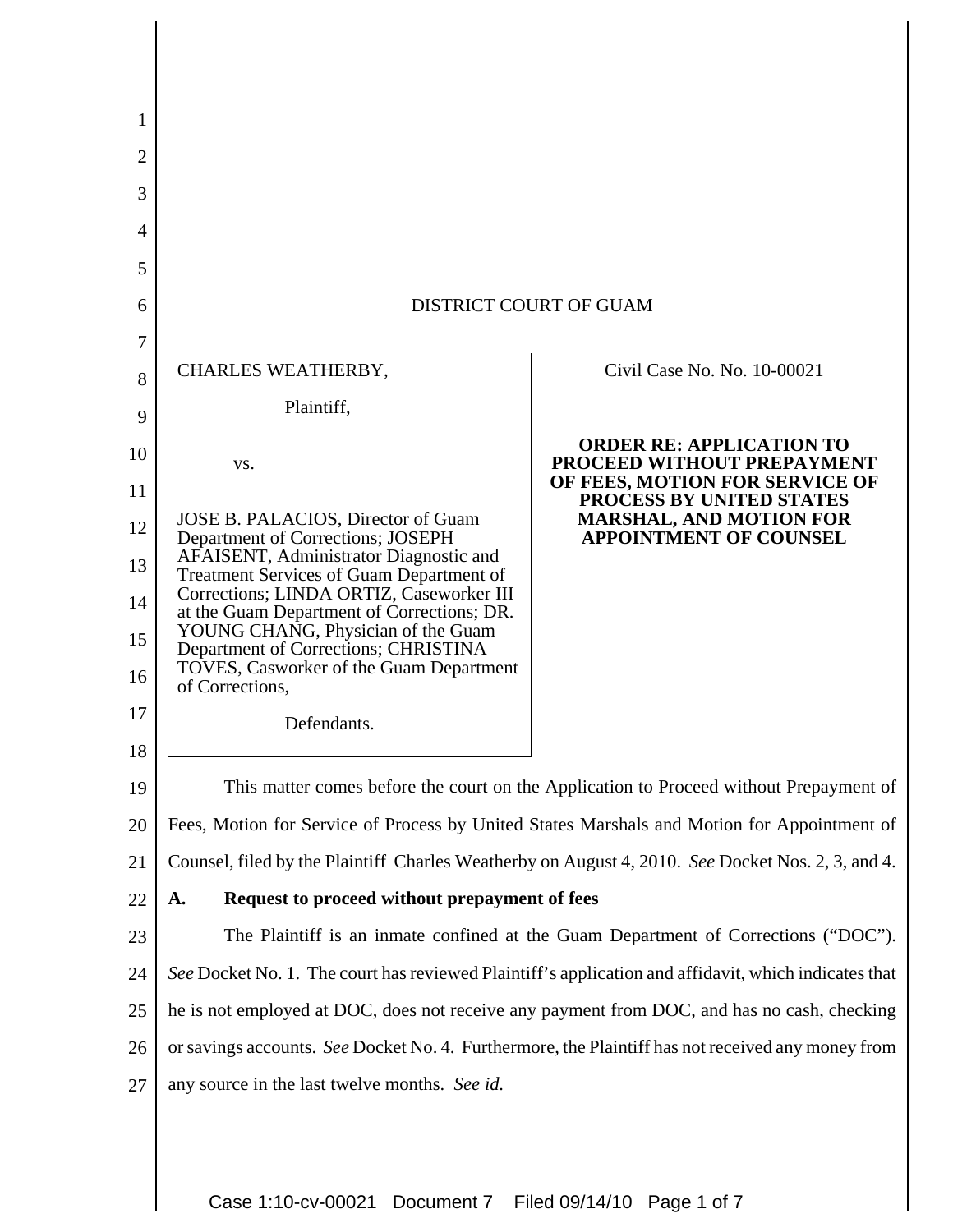1 2 3 The court finds that the Plaintiff has sufficiently shown that he is unable to pay the fees required to maintain this action. Therefore, the Application to Proceed Without Prepayment of Fees is hereby **GRANTED.**

4

## **B. Request for service by U.S. Marshals Service**

5 6 7 8 9 10 11 The Plaintiff has requested that service of the summons and complaint be effected by the U.S. Marshals Service. *See* Docket No. 3. The Ninth Circuit has held that "an incarcerated pro se plaintiff proceeding in forma pauperis is entitled to rely on the U.S. Marshal for service of the summons and complaint." *Puett v. Blandford*, 912 F.2d 270, 275 (9th Cir. 1990). Based on this court's finding that the Plaintiff is qualified to proceed in forma pauperis, he therefore "is entitled to rely on the U.S. Marshal for service of the summons and complaint." *Id.* Accordingly, the Motion is hereby **GRANTED.**

12

#### **C. Motion for appointment of counsel**

13 14 15 16 17 The Plaintiff requests the court to appoint counsel to assist him in his case. *See* Docket No. 2. He contends that the issues in the case are complex and will require investigation that cannot be undertaken while he is in DOC custody. *See id.* He further contends, *inter alia*, that the DOC Law Library lacks legal materials and that he has limited knowledge of the law, and that counsel would be able to explain to him the legal principles and limit litigation to meritorious claims. *See id.*

18 19 20 21 22 23 28 U.S.C. § 1915 (e)(1) provides for the appointment of counsel, and states: "The court may request an attorney to represent any person unable to afford counsel." However, an appointment pursuant to this statute is discretionary, not mandatory. *United States v. \$292,888.04 in U.S.* Currency, 54 F.3d 564, 569 (9th Cir. 1995).<sup>1</sup> "Generally, a person has no right to counsel in civil actions." *Palmer v. Valdez*., 560 F.3d 965, 970 (9th Cir. 2009). An appointment of counsel in a civil case requires a court to find that "exceptional circumstances" exist. *Terrell v. Brewer*, 935 F.2d

24

25

26 27 <sup>1</sup> This case cites § 1915(d), the former codification of 28 U.S.C. § 1915(e)(1). Section 1915(d) stated: "The court may request an attorney to represent any such person unable to employ counsel and may dismiss the case if the allegation of poverty is untrue, or if satisfied that the action is frivolous or malicious."

#### Page 2 of 7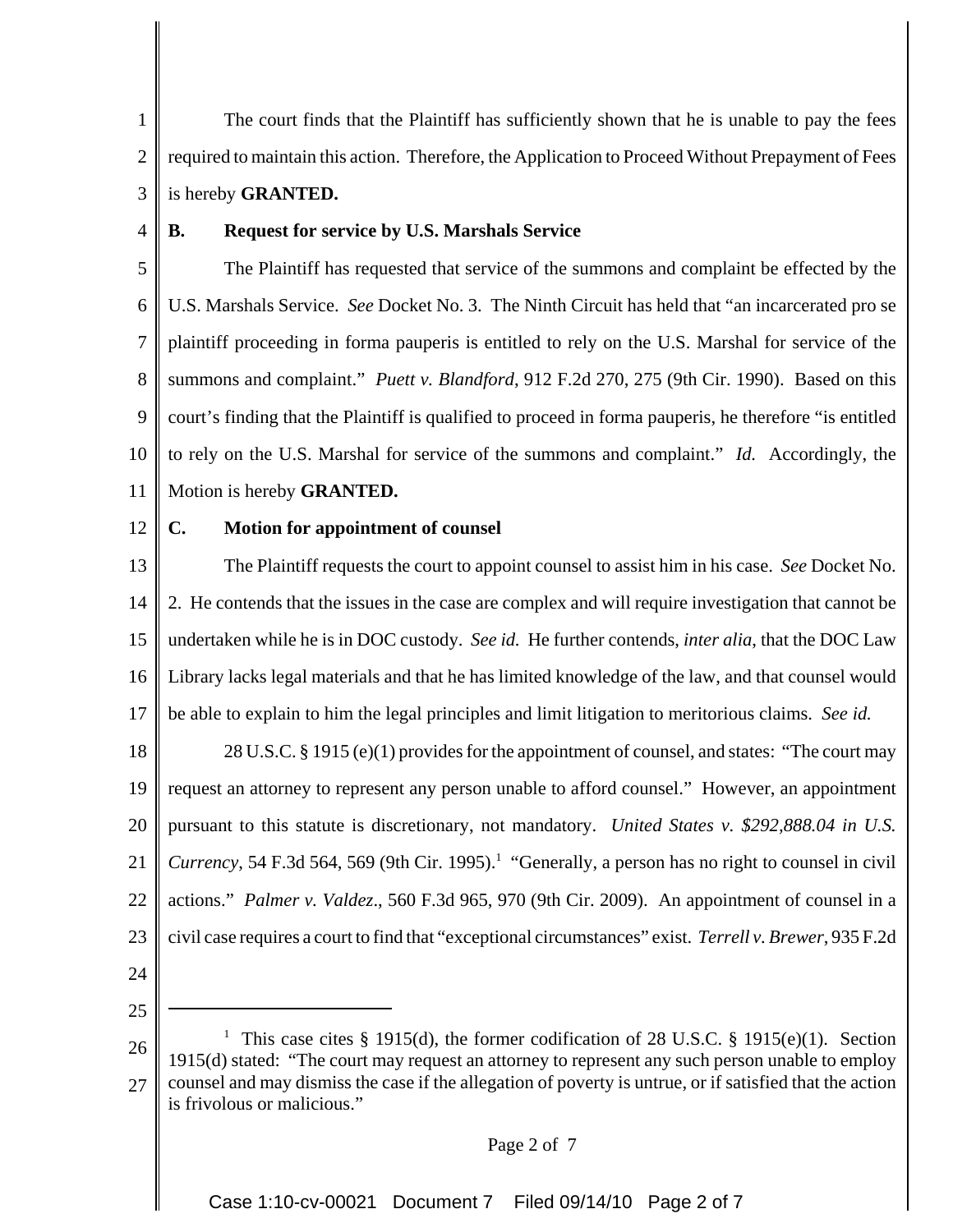1 2 3 4 5 6 7 1015, 1017 (9th Cir. 1991).<sup>2</sup> "A finding of exceptional circumstances requires an evaluation of both 'the likelihood of success on the merits [and] the ability of the petitioner to articulate his claims pro se in light of the complexity of the legal issues involved.'" *Wilborn v. Escalderon*, 789 F.2d 1328, 1331 (9th Cir. 1986) (quoting *Weygandt v. Look*, 718 F.2d 952, 954 (9th Cir. 1983)). "Neither of these factors is dispositive and both must be viewed together before reaching a decision on request of counsel . . . ." *Id.* Therefore, the court examines the Plaintiff's claims and to determine whether "exceptional circumstances" exist.

8

## **1. Likelihood of success on the merits**

9 10 11 12 13 14 The Plaintiff's action is made pursuant to 42 U.S.C. § 1983, and he alleges that the defendants' failure to provide him with medical treatment amounts to deliberate indifference and violates his constitutional rights. The Plaintiff argues he has not received dentures or treatment for his gallstones. He contends that he "is suffering from acute physical conditions and is in urgent need of medical care that the defendants have failed to provide. As a result, plaintiff suffers from pain and discomfort due to his medical conditions." *See id.*

15 16 17 18 19 20 21 22 23 24 25 According to the Plaintiff, he was already missing eight teeth when he was incarcerated in September 2003, and in between March to May 2006, five more teeth were removed. *See* Docket No. 1. He was never taken for another appointment after these extractions. *See id.* He submitted Remedy Requests on October 31, 2006 and July 27, 2007, asking to be provided with dentures, but no appointments were ever scheduled. *See id.* The Plaintiff filed a grievance on August 9, 2007 and met with Caseworker Linda Charfauros, who advised that there would need to be a treatment estimate and that he was one of several inmates waiting for dentures. The Plaintiff suffered from severe toothaches in July and August 2008, and was given Motrin and antibiotics, and again advised that an appointment with a dentist would be made. *See id.* He filed a Grievance on August 16, 2008, and again on May 3, 2009, as well as another Remedy Request on June 8, 2009. *See id.* To date, the Plaintiff has not seen a dentist nor has he received dentures.

26

27

2 *Terrell* interpreted § 1915(d). *See supra*, note 1.

Case 1:10-cv-00021 Document 7 Filed 09/14/10 Page 3 of 7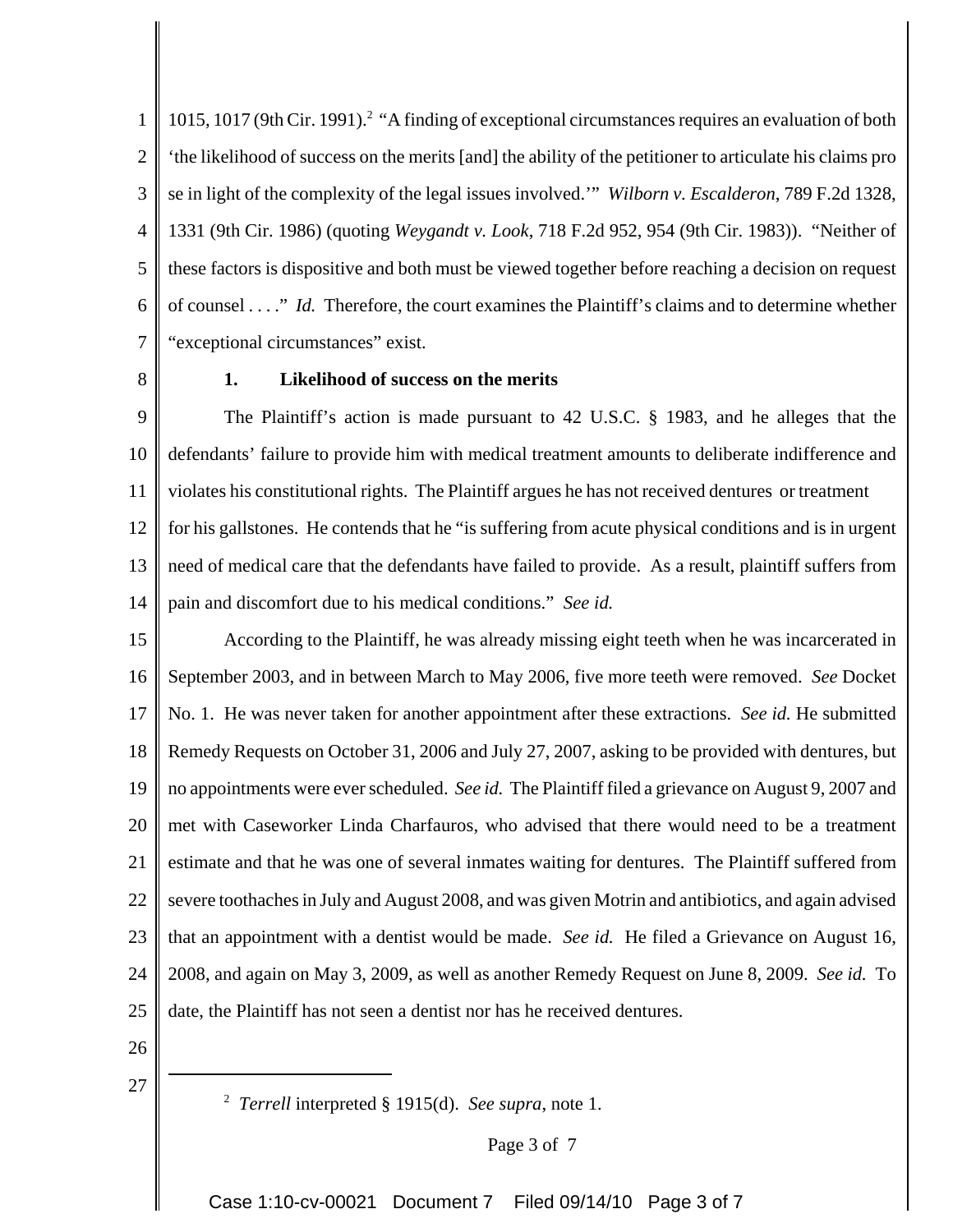1 2 3 4 5 6 7 8 9 10 11 12 13 The Plaintiff also complains that he has not received treatment for his gallstones. *See id.* He contends that on April 8, 2009, he was suffering from severe pain and a fever. He was diagnosed by Defendant Chang as having a kidney infection and was prescribed antibiotics and Motrin. *See id.* He received antibiotics on April 11, 2009, but did not receive the Motrin. He continued to experience fever, pain, and swelling. *See id.* On April 12, 2009, his condition worsened and he was brought to the Guam Memorial Hospital, where he was told that he was suffering from a severe urinary tract infection and a high blood sugar level. The doctor also told the Plaintiff that he had gallstones, which should be treated before the condition became more serious. *See id.* On April 13, 2009, the Plaintiff was seen by Defendant Chang, who said that the Plaintiff did not need medication for his high blood sugar, and that the gallstones would not be treated because the Plaintiff was not in pain. The Plaintiff submitted Remedy Requests on June 8, 2009 and August 11, 2010. *See id.* To date, the Plaintiff has not been scheduled to see a specialist about his gallstones and has not received any treatment for his gallstones.

14 15 16 17 18 19 "An inmate's complaint of inadequate medical care amounts to a constitutional violation if the inmate alleges 'acts or omissions sufficiently harmful to evidence deliberate indifference to serious medical needs.'" *Wood v. Housewright*, 900 F.2d 1332, 1334 (9th Cir. 1990) (quoting *Estelle v. Gamble*, 429 U.S. 97, 106 (1976)). Therefore, this court examines whether the Plaintiff can show: 1) "deliberate indifference" by prison officials; 2) to the Plaintiff's "serious medical needs." *Estelle*, 429 U.S. at 104. Both factors are examined below.

20 21 22 23 24 25 26 27 To find deliberate indifference, the court asks whether a prison official "knows of and disregards an excessive risk to inmate health and safety." *Farmer v. Brennan*, 511 U.S. 825, 837 (1994). "[W]e scrutinize the particular facts and look for substantial indifference in the individual case, indicating more than mere negligence or isolated occurrences of neglect. . . . Prison officials are deliberately indifferent to a prisoner's serious medical needs when they 'deny, delay or intentionally interfere with medical treatment.'" *Wood*, 900 F.2d at 1334 (quoting *Hutchinson v. United States*, 838 F.2d 390, 394 (9th Cir.1988)). The Plaintiff's teeth were extracted more than four years ago. *See* Docket No. 1. Since that time, he has filed three Remedy Requests and two

#### Page 4 of 7

Case 1:10-cv-00021 Document 7 Filed 09/14/10 Page 4 of 7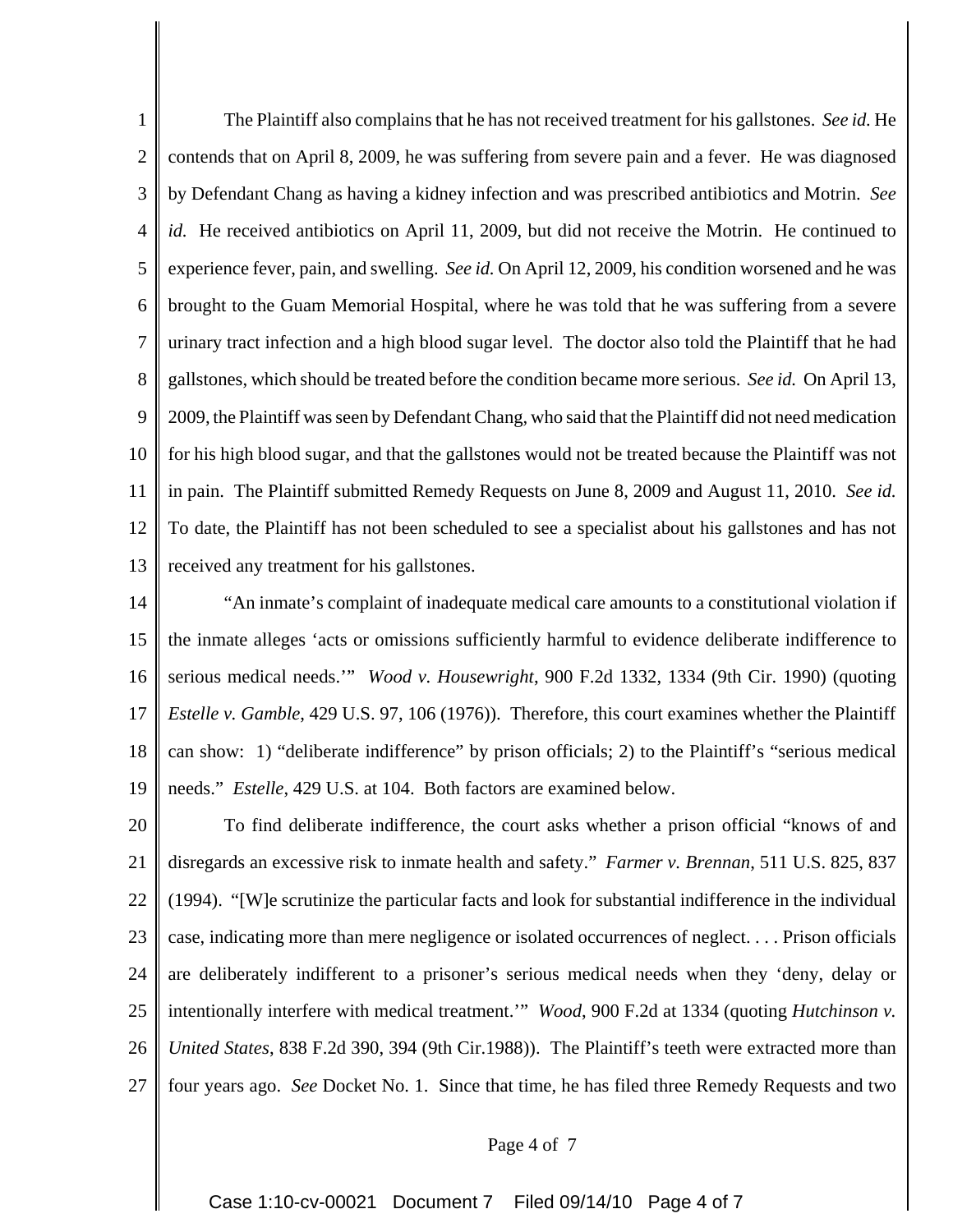1 2 3 grievances regarding his dental treatment. On his June 8, 2009 Remedy Request is a notation indicating that the treatment plan is \$6,000 and pending approval from the DOC director. *See* Docket No. 1, Exh. G. To date, the Plaintiff has not seen a dentist for dental treatment.

4 5 6 7 8 9 10 11 12 13 14 15 The Plaintiff's case can be analogized to *Hunt v. Dental Dep't*, 865 F.2d 198 (9th Cir. 1989), where a delay of three months in providing treatment for the plaintiff's serious dental problems (including loss of dentures and inability to eat properly) was "sufficient to state a claim of deliberate medical indifference under section 1983" to overcome summary judgment. *Id.* at 199. The Ninth Circuit held that standing alone, delay in dental treatment is not a violation of constitutional rights, *id.*, but the issue in Plaintiff's case is not solely delay in receiving treatment. The Plaintiff alleges that he has been unable to eat and has been on a soft food diet for four years, has suffered from dental infections, and still has not received dentures. Since June 2009, he has been waiting for approval for his dental treatment. *See* Docket No. 1, Exh. G. "Dental care is one of the most important medical needs of inmates." *Hunt*, 865 F.2d at 199 (quoting *Ramos v. Lamm*, 639 F.2d 559, 576 (10th Cir. 1980)). The Plaintiff's dental condition constitutes a serious medical need. Thus, there may be a likelihood of success on the merits of this claim.

16 17 18 19 20 21 22 23 The same cannot be said for the Plaintiff's second claim regarding treatment of gallstones. The Plaintiff was told by the hospital doctor on April 12, 2009 that he had "severe gallstones" and that he needed "to look into it before it becomes a more serious problem." Docket No. 1. The next day, Defendant Chang told the Plaintiff since he "was not in pain from his gallstones, [Defendant Chang] was not going to do anything about [the gallstones] because . . . D.O.C. does not have the money to spend on treatment." Docket No. 1. The Plaintiff disagrees with Defendant Chang's conclusion that there was "no urgency" as to gallstones, and seemingly argues that Defendant Chang should defer to the hospital doctor's opinion that the gallstones should be treated immediately.

24 25 26 27 This dispute constitutes a difference in opinion as to treatment. "A difference of opinion" between medical professionals as to the appropriate course of treatment does not amount to deliberate indifference to serious medical needs*. Sanchez v. Vild*, 891 F.2d 240, 242 (9th Cir. 1989). "A difference of opinion between a prisoner-patient and prison medical authorities regarding

#### Page 5 of 7

Case 1:10-cv-00021 Document 7 Filed 09/14/10 Page 5 of 7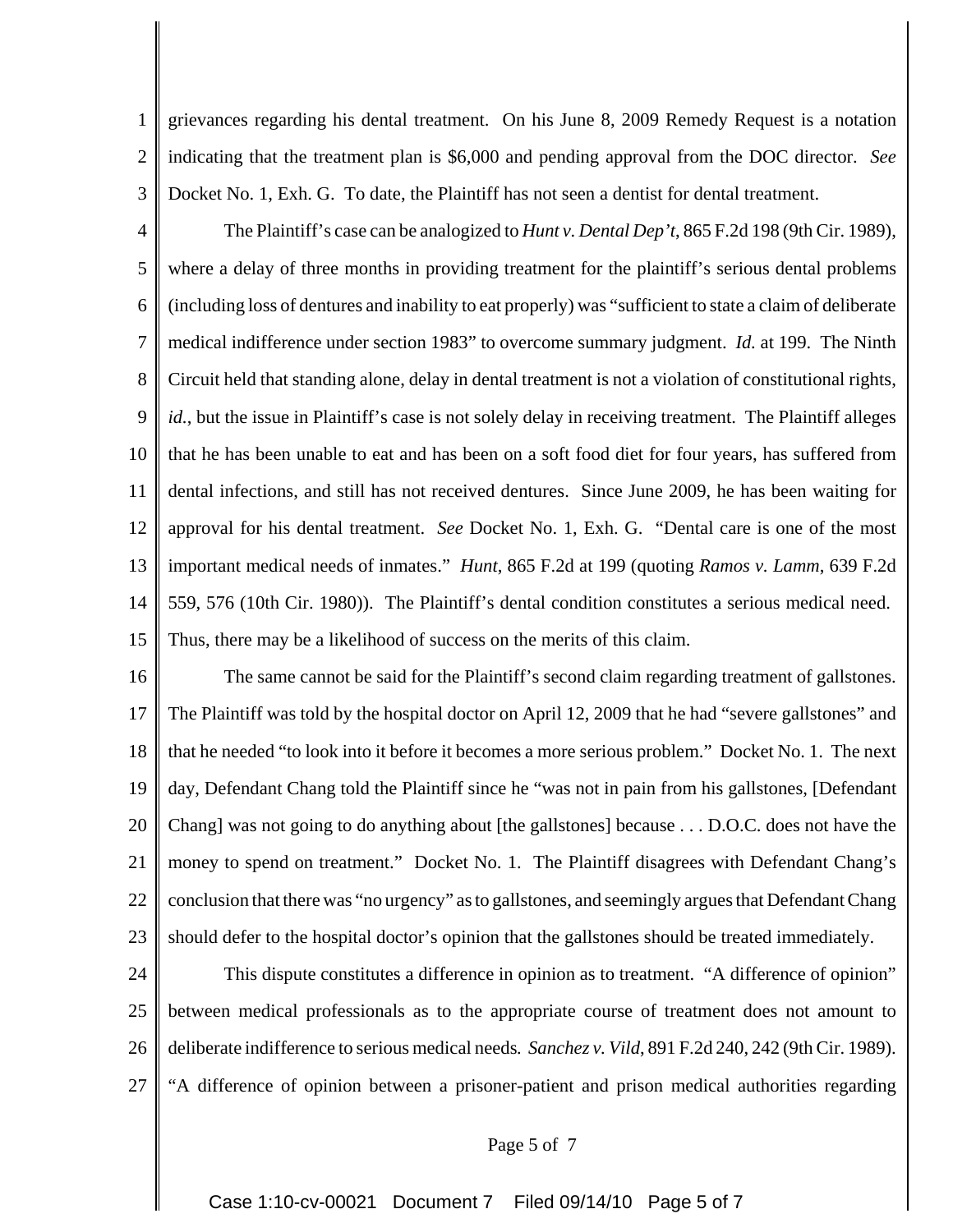1 2 3 4 5 6 7 treatment does not give rise to a s 1983 claim." *Franklin v. Oregon*, 662 F.2d 1337, 1344 (9th Cir. 1981). For the Plaintiff to successfully challenge this decision, he must show that the course followed by Defendant Chang was "chosen 'in conscious disregard of an excessive risk to [the prisoner's] health.'" *Toguchi v. Chung*, 391 F.3d 1051, 1058 (9th Cir. 2004) (quoting *Jackson v. McIntosh*, 90 F.3d 330, 332 (9th Cir. 1996)). He has not made this showing. Rather, the record shows that the Plaintiff received treatment for his urgent medical condition when he was given antibiotics for his kidney infection and then treated at the hospital for his urinary tract infection.

8 9 10 Thus, although there may be a likelihood of success on the merits on the claim regarding Plaintiff's dental treatment, there is no likelihood of success as to the claim regarding treatment for gallstones.

11

## **2. Complexity of the issues**

12 13 14 15 16 17 18 19 The second factor requires evaluation of the Plaintiff's ability to articulate his claims in light of the complexity of the issues raised. The Plaintiff contends that he needs an attorney to assist him, as he has a limited knowledge of the law, DOC does not provide inmates with legal assistance from those trained in the law, and the DOC Law Library lacks legal materials. Moreover, he argues that the case will require investigation and that appointed counsel would give him "representation equally qualified with the professional counsel provided by the Government of Guam for the defendants." Docket No. 2. Finally, he argues that "the ends of justice would be served" if counsel were appointed in this case. *See id.*

20 21 22 23 Contrary to the Plaintiff's contention, the issues in this case are not complex. Quite simply, he challenges the DOC's responses to his requests for treatment of his dental condition and gallstones. Furthermore, the court is not persuaded by his argument that investigation is needed. The Ninth Circuit has recognized:

- 24 25 26 Most actions require development of further facts during litigation and a pro se litigant will seldom be in a position to investigate easily the facts necessary to support the case. If all that was required to establish successfully the complexity of the relevant issues was a demonstration of the need for development of further facts, practically all cases would involve complex legal issues.
- 27 *Wilborn v. Escalderon*, 789 F.2d 1328, 1331 (9th Cir. 1986) (footnote omitted). The record in the

#### Page 6 of 7

Case 1:10-cv-00021 Document 7 Filed 09/14/10 Page 6 of 7